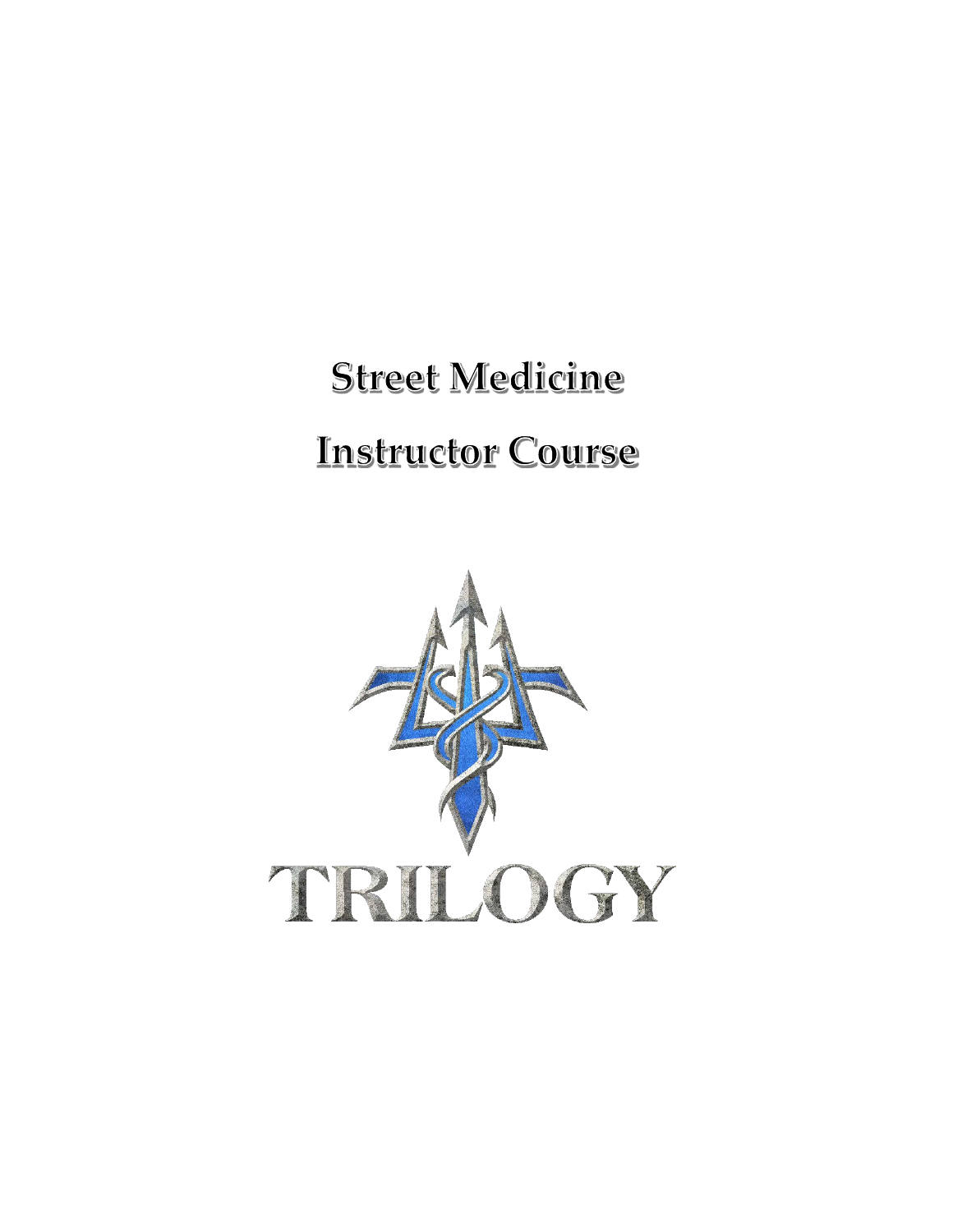# Course Overview

The Street Medicine Train the Trainer program is a three-day information packed dynamic presentation of essential skills and best practices aimed towards the Law Enforcement Officer and other first response personnel. Day one is the provider course with days two and three devoted to Instructor certification.

This program is based upon U.S. DOD Tactical Combat Casualty Care (TCCC), the Hartford Consensus Meetings I, II, and III, and the guidelines presented by the American College of Emergency Physicians' Committee on Trauma.

The Provider course presentation topics include:

- Tactical Patient Assessment
- Controlling Bleeding
- Basic Airway Management
- Ballistic, Blast, and Less-Lethal Weapons Injuries
- Patient Extraction and Evacuation

Students will be given the opportunity to learn and practice the skills necessary to provide effective medical intervention for various medical emergencies.

Hands-on skills include:

- Rapid trauma assessments
- Insertion of nasopharyngeal and oropharyngeal airway devises
- Management of sucking chest wounds
- Bleeding control techniques using hemostatic agents, combat dressings, and combat application tourniquets (CAT).
- Managing patients with body armor in place
- Techniques for casualty relocation to safer environment. Various drag, carries, and lifts.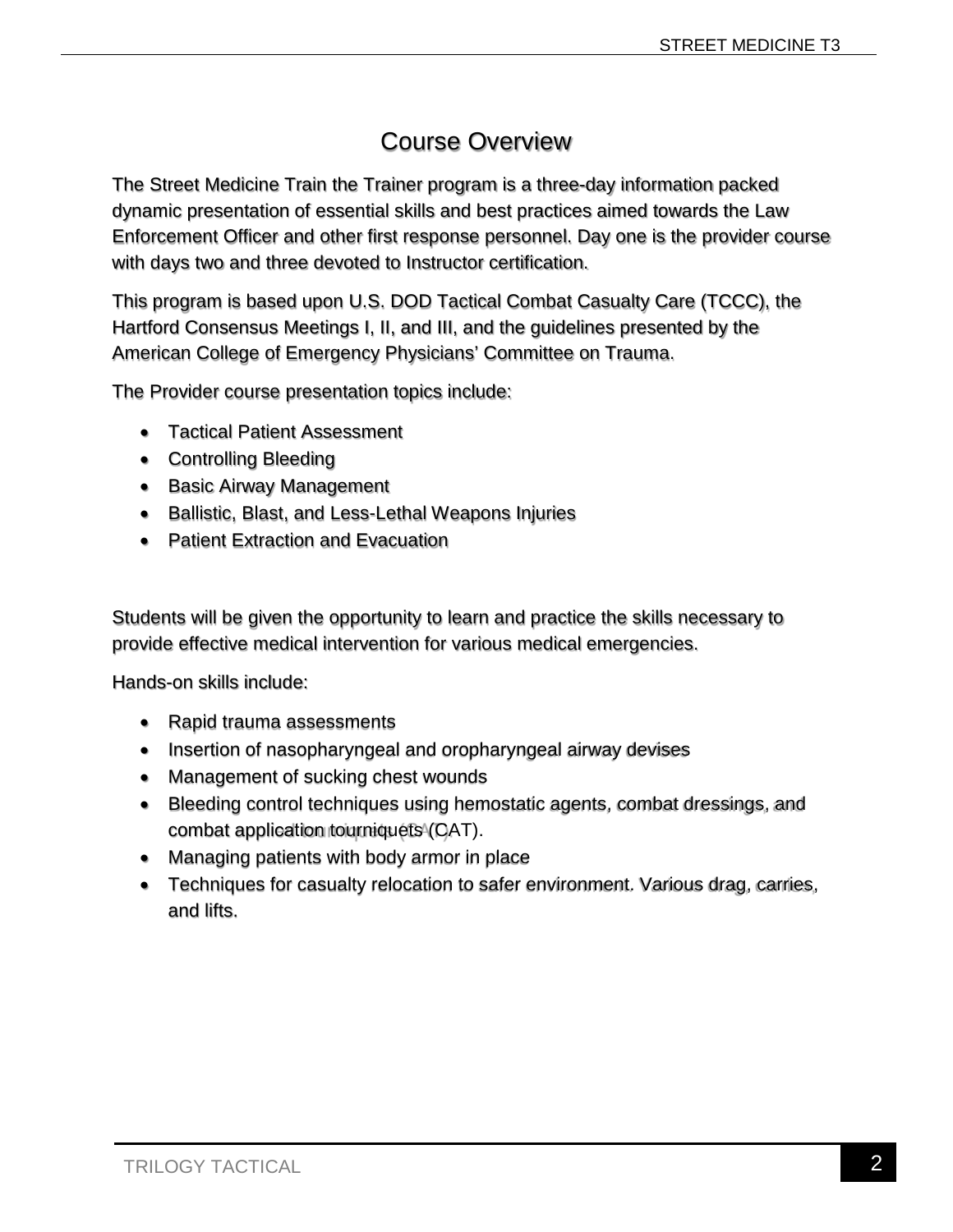## **Sample Provider Course Agenda**

**Day 1**

- 0730 Registration
- 0800 Welcome and Introduction
- 0815 Course Introduction
- 0915 Care Under Fire
- 1000 Skill Station Drags / Carries
- 1045 Patient Assessment
- 1130 Skill Station Patient Assessment
- 1200 Lunch
- 1300 Bleeding Control
- 1345 Skill Station Bleeding Control
- 1430 Basic Airway Management
- 1515 Skill Station Airway Management / Sucking Chest Wounds
- 1600 Blast Injuries
- 1630 Scenarios
- 1730 Closing summary and remarks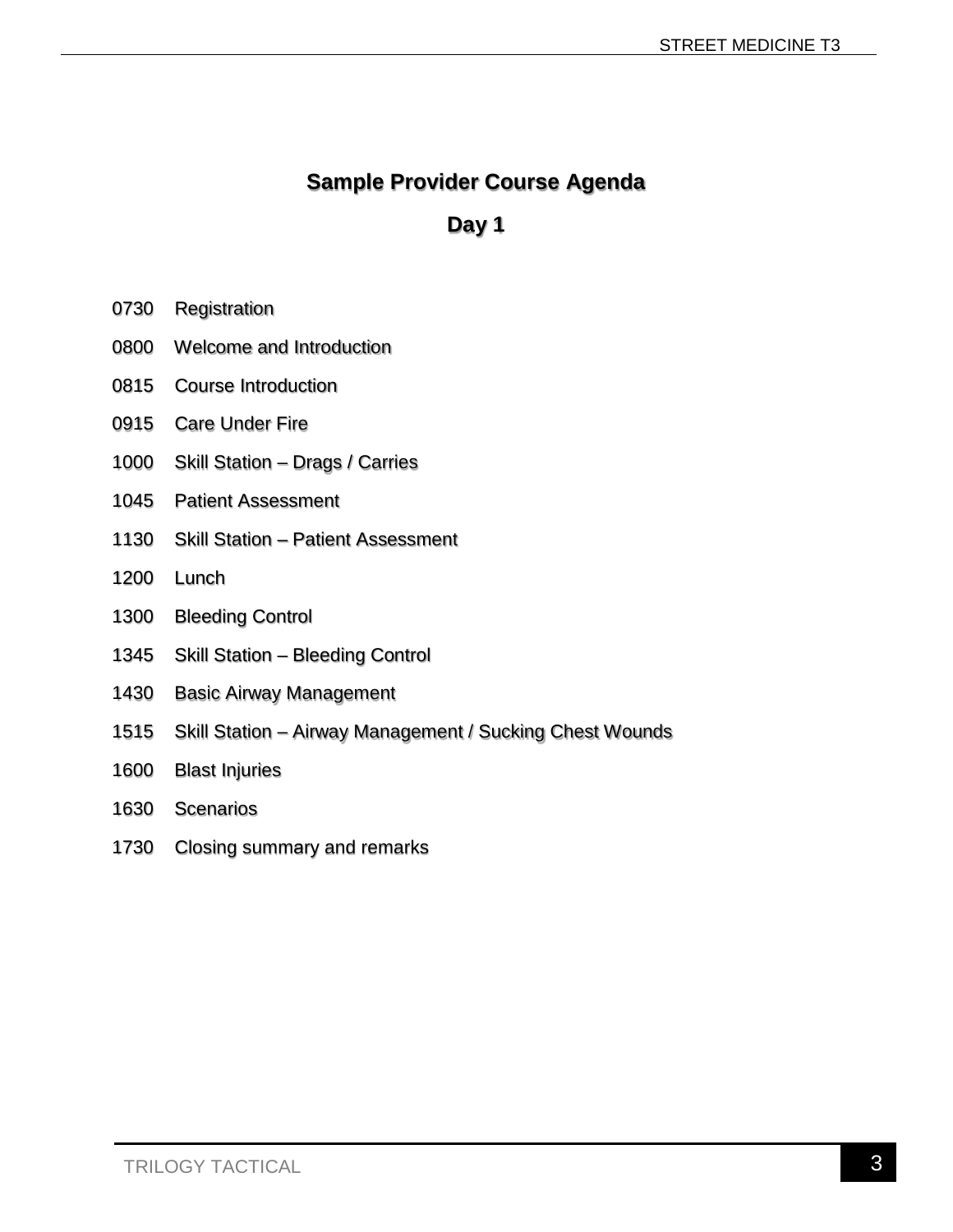## Sample Train the Trainer Agenda

#### Day 2

- 0800 Welcome and Review
- 0815 Foundational Material
	- Hartford Consensus Papers
	- Tactical Combat Casualty Care Guidelines (TCCC)
- 0900 Assessment skills station
	- Hands-on practice with assessment skills, equipment management, and tips for good station operations.
	- Develop and run scenarios.
- 1030 Bleeding control skills station
	- Hands-on practice with bleeding control techniques, equipment management, and tip for good station operations.
	- Topics include: Tourniquet application, Combat dressings, Management of sucking chest wounds, Application of hemostatic agents.
	- Develop and run scenarios.
- 1200 Lunch
- 1300 Airway management skills station
	- Hands-on practice with airway management equipment and techniques.
	- Tips for effective skills development.
	- Develop and run scenarios.
- 1415 Specialized Assessment station
	- Management of body armor considerations.
	- Tips for staging a safe tactical environment for training.
	- Develop and run scenarios.